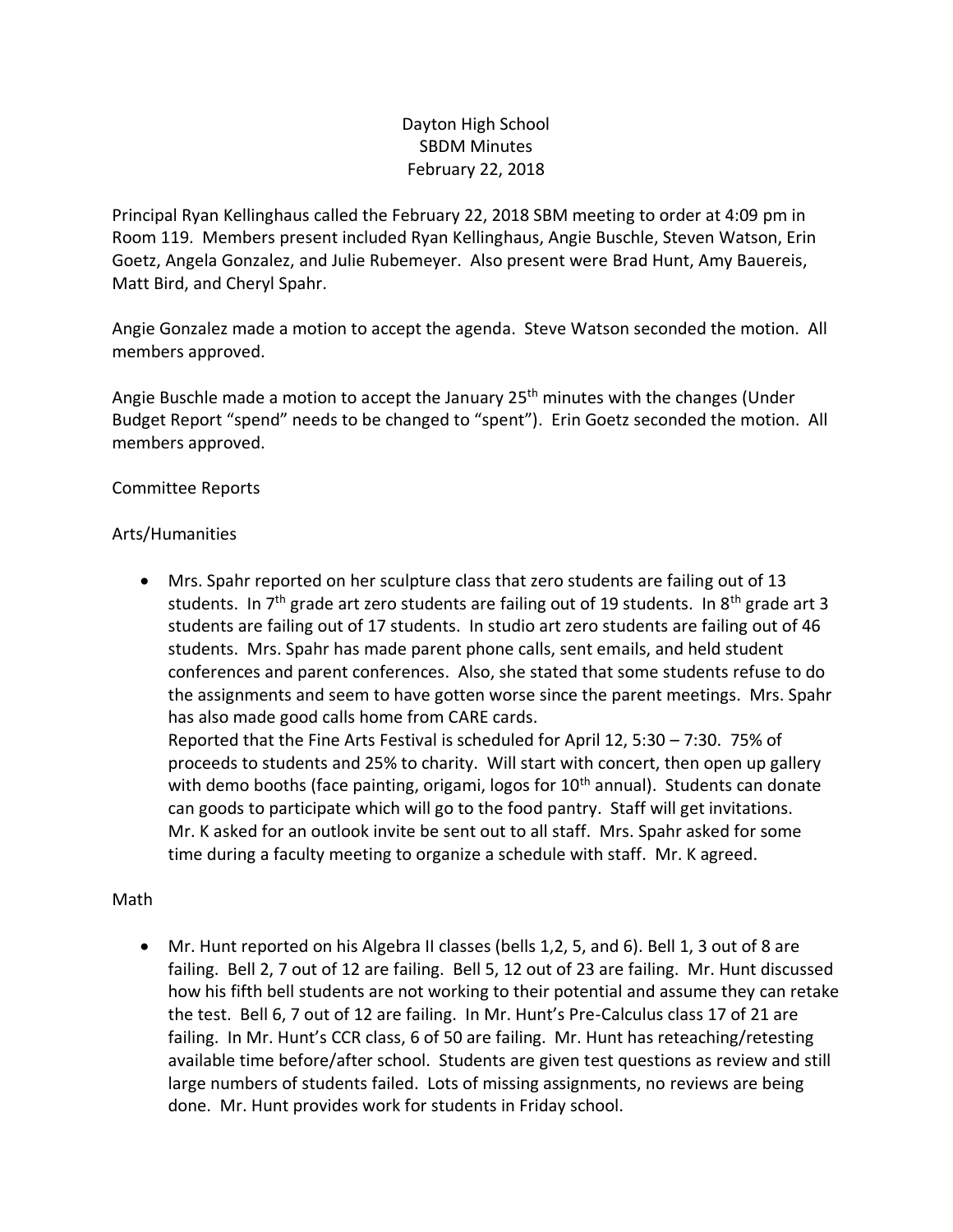- Mr. Bird reported on his Pre-Algebra class that 2 out of 11 are failing. His Algebra I class 4 out of 17 are failing in his second bell, and 5 out of 28 students are failing in his fifth bell. 8<sup>th</sup> Grade Honors all students are passing. Bell 4 RTI 4 out of 51 are failing. Bell 6 RTI 9 out of 25 are failing. Mr. Bird uses the following strategies to help students succeed: reteach/retest, collaborative activities, calls home, mandatory teacher detention for failing students, calls home for CARE cards and other positive behaviors. In RTI students are allowed to make-up topics/missing assignments and given the opportunity to work outside of school.
- Mrs. Bauereis reported 2 students failing in the 8<sup>th</sup> grade (32 students). One student is missing a lot of school and is not staying after school. The other student does not seem motivated. In Mrs. Bauereis'  $7<sup>th</sup>$  grade, no students are failing. Strategies used for students failing are – Teacher offers to stay after school to help student(s) get caught up, Friday School, incentive field trips, academic detentions, called home, and parent meeting.
- Mrs. Goetz reported that  $8<sup>th</sup>$  grade math bell one, there are no failures out of 22 students. Bell 2, 3 students are failing out of 14 students. Bell 5, 4 students out of 20 are failing. Mrs. Goetz has had student conferences (x9), parent phone calls (x4), Friday School, parent meetings, and tutoring/academic detention. In Mrs. Goetz's  $7<sup>th</sup>$  grade math bell 4, 4 students are failing out of 20 students. Bell 6, 2 students are failing out of 23 students. Bell 7, 0 students are failing out of 26 students.

Teacher asked why is only one data point used for placing students in RTI. Mrs. Goetz suggested benchmark assessments. Mr. K said he is open to suggestions.

Good News Items

- Dayton High School Dual Credit Program Flyer
- 24 Juniors and Seniors (19%) took Dual Credit classes during the 2016-17 school year
- Gateway Gators Recognized on Wall with image of a gator
- District handled last week's event professionally

Public Comment

• None

Bylaw or Policy Review/Readings/Adoption

Mr. K shared that committees are not required as part of by-laws: "If a school council establishes committees, it shall adopt a policy to facilitate the participation of interested persons, including, but not limited to, classified employees and parents. The policy shall include the number of committees, their jurisdiction, composition, and the process for membership selection.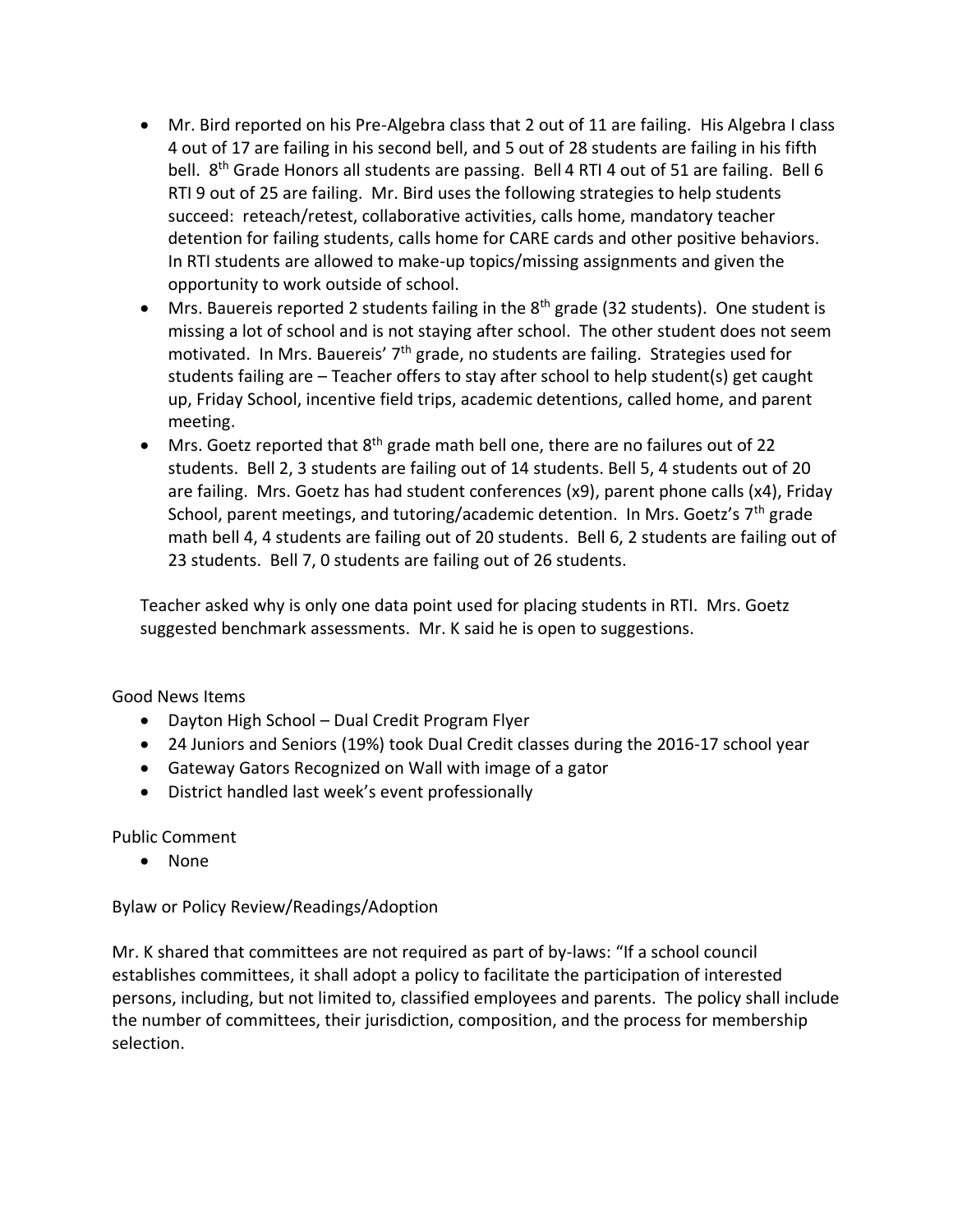Additionally, Mr. K shared that we have 10 of 56 students are on track to complete all 4 business classes. 23 students are on track to complete 3 class minimum for the business pathway. 21 have completed just the minimum requirement of Digital Literacy…2 Alt Assessment, 5 PBC, 12 Voced, 2 Other reasons. 2 have completed digital lit and 1 other business class.

Policies

- $\circ$  8.04 Revised and approved during Nov meeting. Data and information was requested regarding our administrative support pathway and career readiness requirements. Second reading, Mr. Watson made a motioned to approve and Angela Gonzalez seconded the motion.
- $\circ$  By-laws Sections I through VII of our by-laws have been reviewed during our previous SBDM meetings this year. Review section X... Committees.
- $\circ$  Julie Rubemeyer will share work on Writing/Communication Program (Policy 1.04). Mrs. Rubemeyer shared update on writing policy and will share updated policy via One Drive to all SBDM members. Mr. K will allow time during an early release for departments to organize writing in all three modes to implement next school year.
- o Parent Involvement Policy Here's our current policy [http://www.dayton.kyschools.us/userfiles/2/Documents/2015-](http://www.dayton.kyschools.us/userfiles/2/Documents/2015-16/dhs_sbdm/Policy%2018_02.pdf) [16/dhs\\_sbdm/Policy%2018\\_02.pdf](http://www.dayton.kyschools.us/userfiles/2/Documents/2015-16/dhs_sbdm/Policy%2018_02.pdf) Compare it to the KASC policy. Will be discussed in March SBDM meeting.

Student Achievement Report/Data and School Improvement Planning

- April 24<sup>th</sup> ACT 24 Sophomores, 27 Juniors and 28 Seniors (all Juniors will also take it on March  $20<sup>th</sup>$ )
- CERT Testing on March 1st
- TBD for Middle School CERT Testing based on the testing window (after March 1)

Budget Report

- Mr. K shared budget report
- Mr. K sent a reminder to all teachers via email on 2/20 that the deadline to spend department funds is 2/28.

Old Business

• Needs Assessment Mr. K invited members to share ideas and he shared a few of his ideas.

Mrs. Buschle made a motion to extend the meeting. Mrs. Goetz seconded the motion. All members were in favor. (5:30 p.m.)

• Formative Assessment for Practice/Re-teaching Teachers that shared test autopsy examples-Mrs. Goetz, Mrs. Rubemeyer, Mrs. Fields-Hunt, and Mr. Bird. These examples were shared with staff via email.